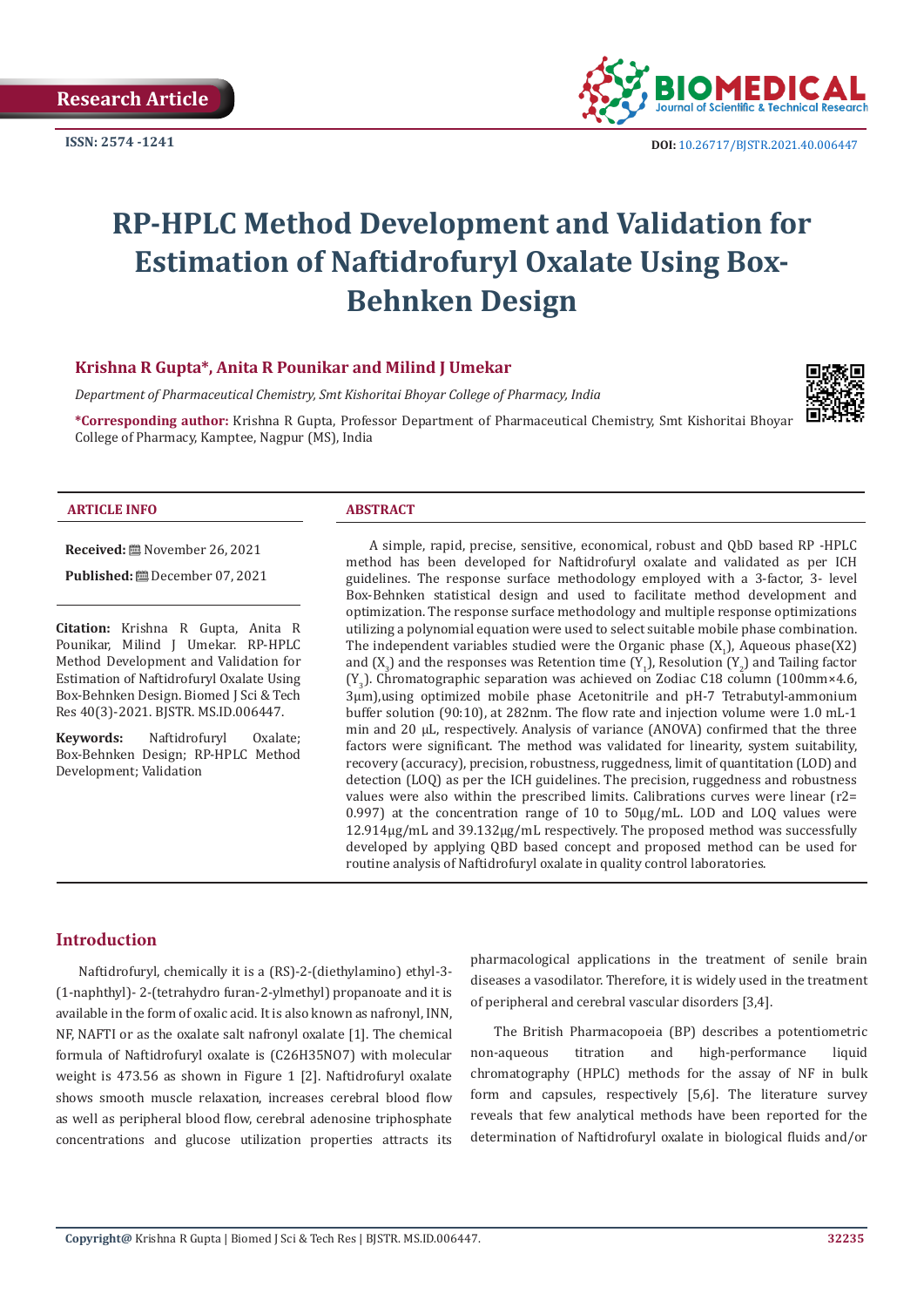pharmaceutical preparations by using high-performance liquid chromatography [7], high- performance liquid chromatography with fluorescence detection [8,9], RP-HPLC fluorimetry [10], phosphorimetry [11], phosphorescence [12,13], Phosphorimetric determination [14], ion-selective membrane electrodes method [15], spectrophotometric analysis [16], Spectrophotometric, spectrofluorimetric and voltammetric analysis [17] and Stability Indicating Methods [18] were reported till date. Naftidrofuryl

oxalate molecule,is composed with the ester linkage associates naphtha- lene propionic acid and diethylaminoethyl moieties and easily hydrolysis in aqueous solutions by either acid-or basecatalyzed reaction to form 3-(1-naphthyl)-2-tetrahydro furfuryl propionic acid, (Naftidrofurylacid, NFA) and diethylaminoethanol. Figure 2 shows the degradation reaction pathway of Naftidrofuryl oxalate. NFA is the metabolite of naftidrofuryl oxalate has been found in human plasma [4,19].





It is desirable to develop a simple, precise, robust and fast procedure that could be applied in quality control laboratories for the selective determination of Naftidrofuryl oxalate in the pharmaceutical product. The developed method can be utilized for the determination of drug content in its pharmaceutical dosage form is also demonstrated. For this we select QbD based RP-HPLC method development. In a olden days, one factor at a time (OFAT) and keeping the others fixed as a traditional approach used for optimization of HPLC methods, results in achievement of narrow robust, precise and rugged behavior of the method for instrumental variables used in method development phase. This approach may cause high risk in method failure and always requires revalidation protocol after method transfer or alternative method development used to ensure the consequences; thereby it has been increasing

the cost of the method, regulatory burden, recall of drugs and batch failure cost [20,21].

Nowadays, QbD is used as a systematic, scientifically based, holistic and proactive approach and powerful tool for chromatographic method development. In this approach we can understand process parameters that influence chromatographic separation by determination of critical ones, their positive or negative effect on the selected responses, and the multidimensional interaction between them. In addition, the change in variable of QbD facilitates the purposeful variables changes will gives desired response and suggests the optimal solution with variables value that best gives the maximum, minimum or target response, while at the same time it finds the spot with the minimum error transmitted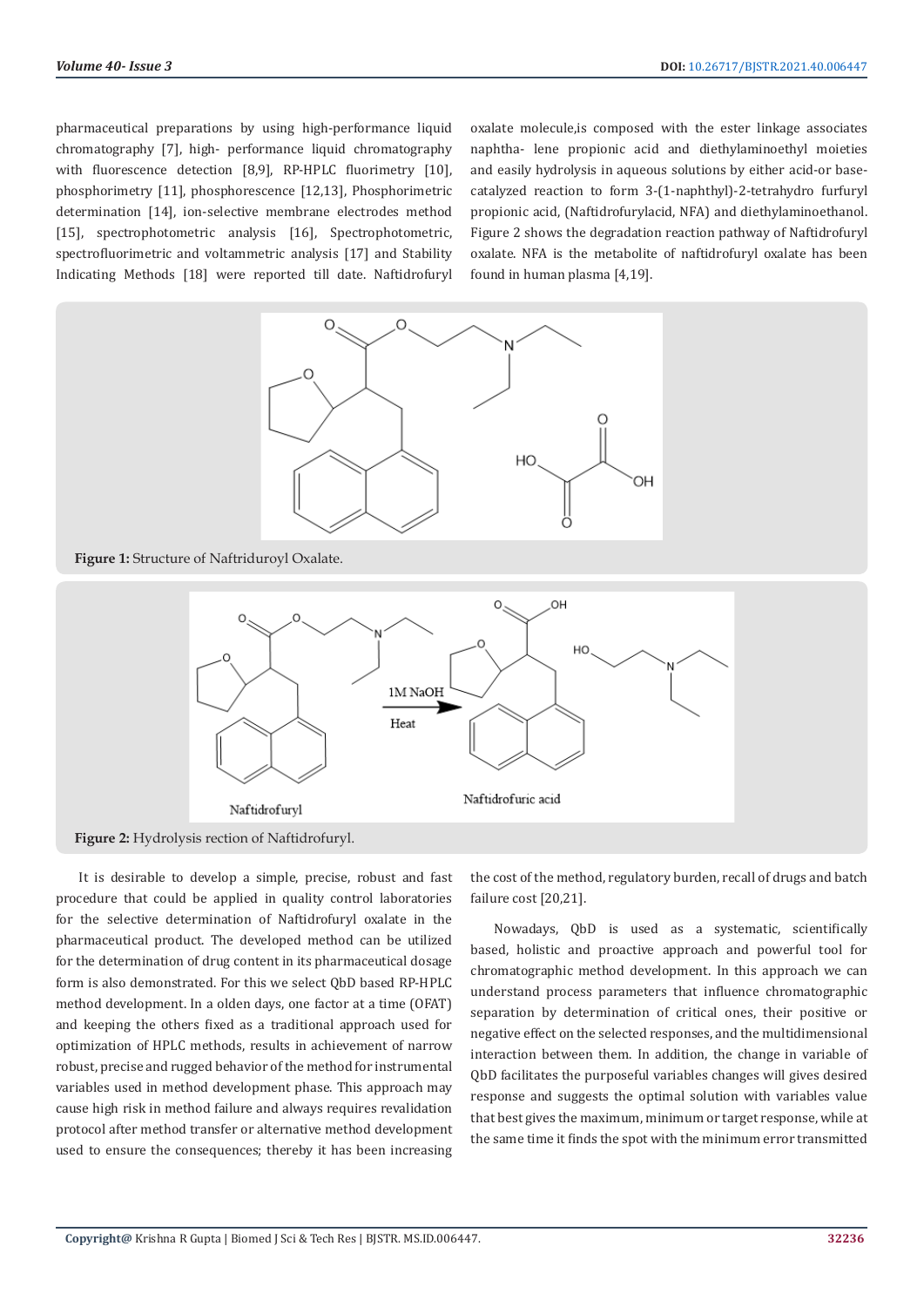to the responses. So, this should represent robust process conditions that not affected by slight variations in factor settings. It also suggests a mathematical model that relates the response and the experimental variables, thus allowing response prediction with minimum error transmitted to the response [22-26].

Application of DoE principles facilitates understanding of multiple method parameters and variables that tend to affect CMAs, while unravelling the prevalence of (any) interactions and reducing intricacies. For the successful execution of DoE study, the knowledge of response variables or CMAs, CMVs, their ranges, and best fitting of the mathematical model(s) is mandatory. DoE-based Response Surface Methodology (RSM) is helpful in systematic development of analytical methods involving significant nonlinearity between CMV-CMA relationship(s) using diverse experimental designs like Factorial design, Central Composite design, Box Behnken design, Optimal design, etc. The experimental designs help in mapping the responses on the basis of the studied objective(s), CMAs being explored, at high (coded as +1), medium (coded as 0), or low (coded as -1) levels of CMVs. It tends to unearth the mechanistic understanding of CMVs and CMAs relationship, and associated interactions among them. Various 3D and 2D-plots like response surface plots, contour plots, perturbation charts, linear correlation plots, outlier plot and Box-Cox plot are some of the key pictorial/ graphical tools of the experimental designs useful for the purpose [27,31].

The literature survey reveals that the BBD was one of the design strategies employed for selection and optimization of mobile phase during chromatographic analysis. The BBD is different from all screening designs as it contains combinations or midpoints of edges of the process space and at the center, i.e., variables at their highest or lowest levels, so that the designs will avoid all factors which affects method. These designs are useful in avoiding experiments performed under extreme conditions as these may give unsatisfactory results [32-34]. In the RSM design, Box–Behnken statistical design is an independent, rotatable or nearly rotatable, quadratic design, requires fewer experimental runs and less time and thus provides a far more effective and costeffective technique than the conventional processes of formulating and optimization of dosage forms [35].

Literature survey revealed that there is no previously reported analytical QbD based RP- HPLC method for NF. Thus, the main goal of this work was to establish a precise, accurate and sensitive QbD based RP-HPLC method for NF using RSM and Multiple responses optimization utilizing quadratic polynomial equation. Screening of the critical factors was achieved using BBD, the independent variables for the present study was Organic phase  $(X_1)$ , Aqueous phase( $X_2$ ) and ( $X_3$ ) and the responses was Retention time ( $Y_1$ ), Resolution  $(Y_2)$  and Tailing factor  $(Y_3)$ . The developed method was validated for linearity, system suitability, recovery (accuracy), precision, robustness, ruggedness, limits of quantitation (LOD) and detection (LOQ) as per the ICH guidelines [36,37].

# **Experimental**

# **Materials**

Naftidrofuryl oxalate was obtained as a gift sample from Zim Lab, Nagpur, India. All the chemicals such as Methanol and Acetonitrile (HPLC grade), Ammonium acetate, Tetra butyl ammonium hydroxide and Concentrated Nitric acid (AR grade), procured from Merk life science private limited Mumbai and Final limited Ahemdabad.

**Instrumentation and Chromatographic Conditions:** HPLC analysis was carried out using Shimadzu HPLC series 1100. Separation was carried out on Zodiac column (C18 100mm×4.6 I.D., 3µm particle size column), Detection was achieved using SPD-10UV detector and LC 10 ADVP-pumps connected to a hp computer. The mobile phase was prepared by mixing Tetrabutyl- ammonium buffer and Acetonitrile (adjusted to pH7 with concentrated Nitric acid) in a ratio of 10:90 v/v, then filtered through 0.45μm membrane filter (Millipore, Milford, MA, USA). The injection volume was 20μL with a flow rate of 1.0mL/min and UV detection at 282nm. The wavelength of maximum absorbance was detected by UV-Visible spectrometer (double beam), Shimadzu UV-1700 model and wavelength scanning range was 200-400nm was exercised using UV probe software. For applying quality by design Design Expert® 11.0 – trial version software was used.

**Preparation of Standard Solutions:** A stock solution of 1000 µg/mL was prepared by dissolving 10mg of Naftidrofuryl oxalate standard in 10mL of a mixture Tetrabutyl- ammonium buffer and Acetonitrile (adjusted to pH7 with Concentrated Nitric acid) in a ratio of 10:90 v/v. Standard solutions were prepared by further dilution of stock solution with the same solvent to get 30 µg/mL.

#### **Experimental Design**

**Scouting Step:** This step included some trials of the mobile phase that gives an acceptable well resolved chromatographic peak of analyte. At the beginning, different mobile phases containing Tetrabutyl ammonium buffer and Acetonitrile as the aqueous/ organic part of the mobile phase were tried. In addition, change in ratio of Tetrabutyl- ammonium buffer and Acetonitrile were tested. Finally, the variables that may affect the selected CQA were selected.

**Screening Design:** In the present study, 3-factor, 3-level Box-Behnken statistical design was used to evaluate the effect of selected responses, to characterize the drug contents and to optimize the developed method. BBD is efficacious for exploration of quadratic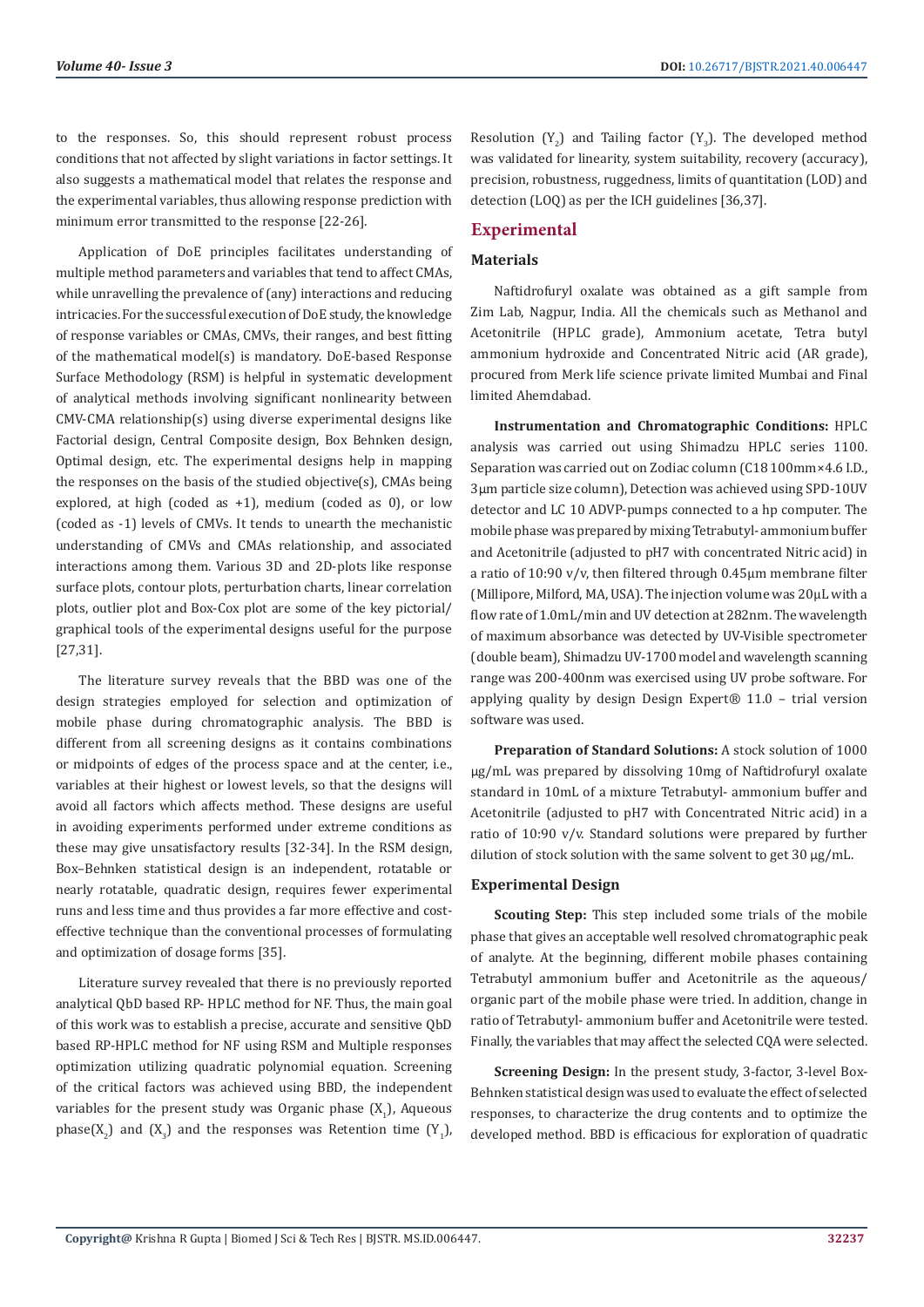response surfaces, mathematical screening and thus helping to optimize the process by using a small number of experimental runs. The dependent and independent variables selected are given Table 1 along with their low, medium and high levels, which were selected based on the results from preliminary experimentation. The observed responses are given in Table 2.

**Table 1:** Variables in Box Behnken Design.

|                              | Levels used, actual (Coded) |            |             |  |  |
|------------------------------|-----------------------------|------------|-------------|--|--|
| Variable in Design           | Low $(-1)$                  | Medium (0) | High $(+1)$ |  |  |
| $X_i$ = Organic phase $(\%)$ | 85                          | 90         | 95          |  |  |
| $X_{2}$ =Aqueous phase (%)   |                             | 10         | 15          |  |  |
| $X_{2}$ =flow rate (ml/min)  | 0.8                         |            |             |  |  |

**Table 2:** The observed responses in Box-Behnken Design for Naftidrofuryl Oxalate.

|                         | <b>Independent variables</b> |           | <b>Dependent variables</b> |             |           |           |
|-------------------------|------------------------------|-----------|----------------------------|-------------|-----------|-----------|
| <b>Experiment (Run)</b> | $X_1$ (%)                    | $X_2(\%)$ | $X_{2}(ml/min)$            | $Y_1$ (min) | $Y_2(RS)$ | $Y_3(TF)$ |
| BB <sub>1</sub>         | 90                           | 10        | $\mathbf{1}$               | 2.614       | 5.751     | 1.117     |
| BB <sub>2</sub>         | 85                           | 10        | 1.2                        | 2.165       | 7.068     | 1.523     |
| BB <sub>3</sub>         | 95                           | 15        | $\mathbf{1}$               | 2.645       | 6.307     | 1.619     |
| BB <sub>4</sub>         | 90                           | 15        | $0.8\,$                    | 3.529       | 7.978     | 1.527     |
| BB <sub>5</sub>         | 90                           | 5         | 0.8                        | 3.279       | 7.37      | 1.412     |
| BB <sub>6</sub>         | 90                           | 5         | 1.2                        | 2.238       | 5.509     | 1.277     |
| BB7                     | 90                           | 10        | $\mathbf{1}$               | 2.607       | 5.596     | 1.157     |
| BB <sub>8</sub>         | 95                           | 10        | 1.2                        | 2.181       | 6.114     | 1.653     |
| BB <sub>9</sub>         | 85                           | 10        | 0.8                        | 2.252       | 7.628     | 1.46      |
| <b>BB10</b>             | 90                           | 10        | $\mathbf{1}$               | 2.558       | 5.049     | 1.174     |
| <b>BB11</b>             | 85                           | 5         | $\mathbf{1}$               | 2.182       | 7.522     | 1.528     |
| <b>BB12</b>             | 85                           | 15        | $\mathbf{1}$               | 2.595       | 8.752     | 1.45      |
| <b>BB13</b>             | 95                           | 10        | $0.8\,$                    | 3.643       | 5.508     | 1.489     |
| <b>BB14</b>             | 90                           | 15        | 1.2                        | 2.165       | 7.457     | 1.243     |
| <b>BB15</b>             | 90                           | 10        | $\mathbf{1}$               | 2.559       | 5.529     | 1.131     |
| <b>BB16</b>             | 90                           | 10        | $\mathbf{1}$               | 2.607       | 5.046     | 1.129     |
| <b>BB17</b>             | 95                           | 5         | $\mathbf{1}$               | 2.861       | 5.928     | 1.523     |

Note: \*Variables X=Organic phase (X<sub>1</sub>), Aqueous phase(X<sub>2</sub>) and Flow rate (X<sub>3</sub>). Responses Y= Retention Time (Y<sub>1</sub>), Resolution (Y<sub>2</sub>) and Tailing factor  $(Y_3)$ .

BBD a also used to optimize and evaluate the main effects, interaction effects and quadratic effects of the independent factors on the dependent factors as 3-factor, 3-level Box- Behnken statistical design suitable for exploring quadratic response surfaces and constructing second order polynomial model with Design Expert® 11.0 – Trial Version software. The nonlinear computer-generated quadratic model is given as

$$
Y_0 = b_0 + b_1 X_1 + b_2 X_2 + b_3 X_3 + b_{12} X_1 X_2 + b_{13} X_1 X_3 + b_{23} X_2 X_3 + b_{11} X_2 + b_{22} X_2 + b_{33} X_2
$$

where Y<sub>o</sub> is the dependent variable;  $b_{\text{o}}$  is an intercept;  $b_{\text{1}}$ – $b_{\text{33}}$  are regression coefficients computed from the observed experimental values of Y; and  $X_1$ – $X_3$  are the coded levels of independent variables. The terms  $X_1$ ,  $X_2$  and  $X_i$  (i=1,2or3) represent the interaction and quadratic terms, respectively

**Optimization Data Analysis:** The responses Retention Time  $(Y_1)$ , Resolution  $(Y_2)$  and Tailing factor  $(Y_3)$  of were treated by Design-Expert software design such as BBD which consist of three components include linear, quadratic and special cubic models. The best fitting mathematical model such as ANOVA method and Good fit evaluation were selected based on the comparisons of several statistical parameters including the coefficient of variation  $(C.V.)$ , the multiple correlation coefficient  $(R<sup>2</sup>)$ , adjusted multiple correlation coefficient (adjusted  $R^2$ ); and the predicted residual sum of square (PRESS), proved by Design-Expert software. Among them, PRESS indicates how well the model fits the data, and for the chosen model it should be small relative to the other models under consideration.Also various 3-D response surface graphs and counter plots were provided by the Design- Expert software.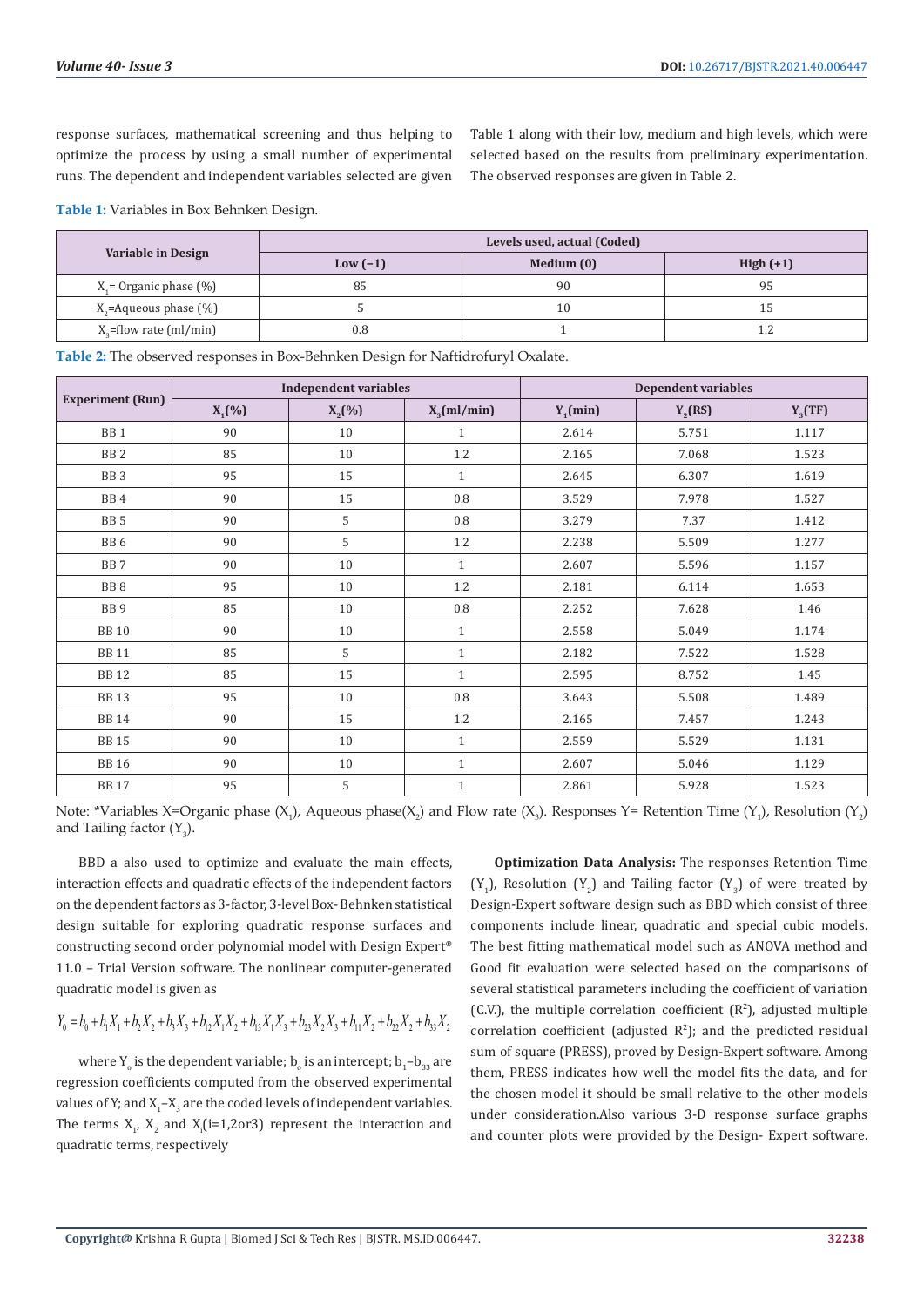By intensive grid search performed over the whole experimental region, the optimum checkpoint mobile phase composition was selected to validate the chosen experimental domain and polynomial equations. The optimized checkpoint mobile phase composition was prepared and evaluated for various response properties. The resultant experimental values of the responses were quantitatively compared with that of the predicted values. Also, linear regression plots between actual and predicted values of the responses were produced using MS- Excel version 2019.

**Validation:** The method was validated in accordance with the International Conference on Harmonization (ICH) requirements [37], which involved linearity, system suitability, recovery (accuracy), precision, robustness, ruggedness, limits of quantitation (LOD) and detection (LOQ).

**Linearity, LOD, and LOQ:** The linearity of the method was assessed at five concentrations within the appropriate range. To construct the calibration curves the peak areas were plotted against concentrations. For an analyte in a sample, LOD is the lowest concentration which can be detected, not quantified. On the other hand, LOQ is the lowest concentration was calculated.

**System Suitability:** The system suitability parameters area, retention time, tailing factor, theoretical plates and resolution were calculated by injecting standard Naftidrofuryl oxalate solution.

**Accuracy:** The accuracy of the proposed method was indicated by % recovery of the five different concentrations of Naftidrofuryl oxalate.

**Robustness:** In addition to identifying the design space that represents a robustness zone, the insensitivity of the proposed method to small changes in the optimized conditions such as deliberate changes in the method were done i.e., Change in flow rate  $(1.0 \pm 0.2 \text{mL/min})$ , change in mobile phase concentration (organic portion of 90% ± 5%), change in column and change in pH of Buffer solution (7.0± 0.2 pH) in mobile phase.

**Ruggedness:** The studies were carried out for two different parameters i.e., Days (Intraday and Interday) and Analyst to Analyst variation. Single concentration level was selected and analyzed as described before three times within the same day (intra-day precision) by different analysts, and on successive three days (inter-day precision). The % RSD was calculated as a measure for

method precision.

## **Results and Discussion**

# **Scouting Step**

An isocratic mobile phase consisting of Tetrabutyl- ammonium buffer 20% and acetonitrile 80% was applied at the beginning. This mobile phase gave strong tailing and no well resolved peak shape. When % of Tetrabutyl- ammonium buffer was increased and % of acetonitrile reduced, tailing increased strongly. Then we reduced % of tetrabutyl-ammonium buffer and % of acetonitrile increased in order to have better resolution. In this case, good peaks shape was obtained. In this step, three factors were chosen: the % aqueous part of the mobile phase, % of organic phase and flow rate.

#### **Screening with BBD**

The significance of model so obtained can be evaluated by two ways i.e. ANOVA method and Good fit evaluation. ANOVA is a statistical method based on F-test to estimate the significance of model. It involves subdividing total variation into variation due to Residual error, Main effects and Interactions.

#### **ANOVA Technique**

The ANOVA (one-way Analysis of Variance) is used to ensure about the significant differences between the means of three or more independent groups. The results of ANOVA of Variance for Retention time  $(Y_1)$ , Resolution  $(Y_2)$  and Tailing factor  $(Y_3)$  shown in Table 3. The Model F-value of Retention time  $(Y_1)$ , Resolution  $(Y_2)$  and Tailing factor  $(Y_3)$  was found to be 16.69, 10.72 and 7.11 respectively and it implies that the model is significant. There is only a 0.01% chance that an F-value this large could occur due to noise. P-values less than 0.0500 indicate model terms such as -A, C, AC in Retention time(Y1), - A, B, A<sup>2</sup>, B<sup>2</sup>, C<sup>2</sup> in Resolution (Y<sub>2</sub>) and -A $\degree$ , B $\degree$ , C $\degree$  in Tailing factor (Y<sub>3</sub>) are significant model terms. Values greater than 0.1000 indicate the model terms are not significant. If there are many insignificant model terms.The Lack of Fit F-value of 66.01 and 32.46 in Retention time  $(Y_1)$  and Tailing factor  $(Y_3)$ respectively implies that the Lack of Fit is significant. Whereas in the Resolution (Y<sub>2</sub>), Lack of Fit F-value of 3.02 implies the Lack of Fit is not significant relative to the pure error. There is a 15.69% chance that a Lack of Fit F-value this large could occur due to noise. The average values obtained from the software are given in Table 4.

**Table 3:** ANOVA results of the Box Behnken design for response surface quadratic model.

| <b>Retention time(Y1)</b> |                |              | <b>Resolution (Y2)</b> |         | Tailing factor (Y3) |         |
|---------------------------|----------------|--------------|------------------------|---------|---------------------|---------|
| <b>Source</b>             | <b>F-value</b> | p-value      | <b>F-value</b>         | p-value | <b>F-value</b>      | p-value |
| Model                     | 16.69          | 0.0001       | 10.72                  | 0.003   | 7.11                | 0.009   |
| A-% org phase             | 18.19          | 0.002        | 31.8                   | 0.001   | 1.67                | 0.238   |
| B-% Ag phase              | 0.558          | 0.472        | 10.9                   | 0.0131  | 0.156               | 0.704   |
| C-flowrate                | 62.34          | ${}< 0.0001$ | 3.43                   | 0.106   | 0.588               | 0.468   |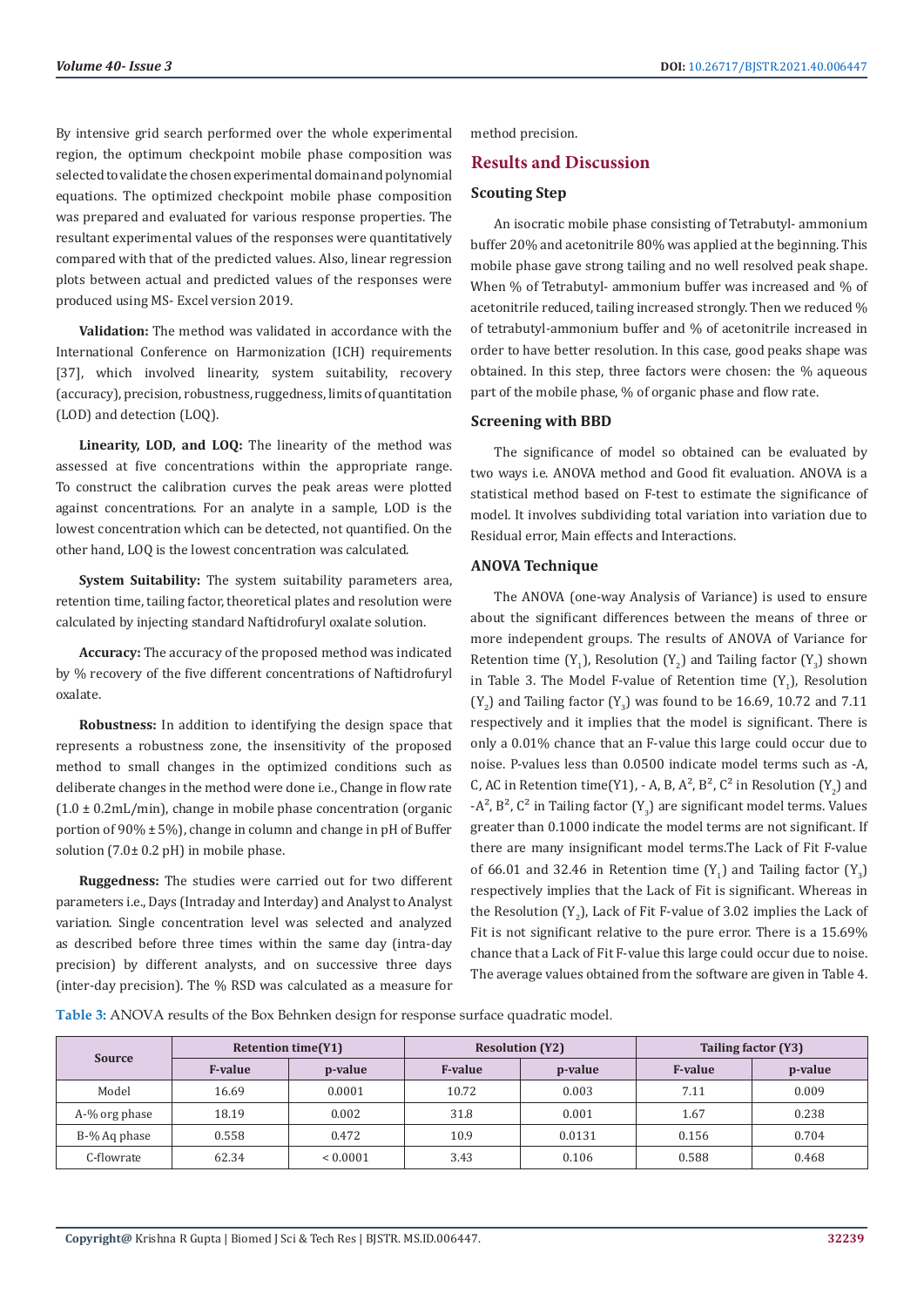| AB             | 3.16  | 0.106       | 0.91  | 0.372           | 0.966 | 0.358       |
|----------------|-------|-------------|-------|-----------------|-------|-------------|
| AC             | 15.08 | 0.003       | 1.71  | 0.232           | 0.326 | 0.586       |
| BC             | 0.832 | 0.383       | 2.26  | 0.177           | 0.709 | 0.428       |
| $A^2$          |       |             | 8.06  | 0.025           | 41.38 | 0.0004      |
| B <sup>2</sup> |       |             | 26.37 | 0.001           | 6.62  | 0.037       |
| $C^2$          |       |             | 6.84  | 0.035           | 6.77  | 0.035       |
| Lack of Fit    | 66.01 | 0.0006      | 3.02  | 0.157           | 32.46 | 0.003       |
| Result         |       | Significant |       | Not significant |       | Significant |

**Table 4:** Table for average values obtained from the software.

| <b>Source</b>  | Retention time $(Y_1)$ | Resolution $(Y_2)$ | Tailing factor $(Y_2)$ |
|----------------|------------------------|--------------------|------------------------|
| Std. Dev.      | 0.18                   | 0.45               | 0.089                  |
| Adj R-Squared  | 0.8548                 | 0.8454             | 0.7745                 |
| Pred R-Squared | 0.5462                 | 0.217              | $-0.522$               |
| Adeq Precision | 14.752                 | 9.811              | 7.14                   |

# **Main Effects (Lack of Fit)**

The Lack of Fit is one of the components of partition of the sum of squares in an ANOVA which can tell that that purpose model is fit or not. The results of Lack of Fit Test and Model Summary Statistics of Retention time  $(Y_1)$ , Resolution  $(Y_2)$  and Tailing factor  $(Y_{3})$  showed in Table 5.

#### **Interactions**

The equation in terms of actual factors can be used to make predictions about the response for given levels of each factors are given in Table 6.

**Table 5:** Model Summary Statistics for Lack of Fit Test.

| Retention time( $Y_1$ ) |           |                |                        |                 |              |                          |  |
|-------------------------|-----------|----------------|------------------------|-----------------|--------------|--------------------------|--|
| Source                  | Std. Dev. | $\mathbb{R}^2$ | Adjusted $R^2$         | Predicted $R^2$ | <b>PRESS</b> | <b>Remark</b>            |  |
| Linear                  | 0.265     | 0.736          | 0.675                  | 0.451           | 1.9          | $\overline{\phantom{a}}$ |  |
| 2FI                     | 0.177     | 0.909          | 0.855                  | 0.546           | 1.57         | $\overline{a}$           |  |
| Quadratic               | 0.148     | 0.956          | 0.899                  | 0.308           | 2.39         | Suggested                |  |
| Cubic                   | 0.028     | 0.999          | 0.996                  |                 |              |                          |  |
|                         |           |                | Resolution $(Y_2)$     |                 |              |                          |  |
| Source                  | Std. Dev. | $R^2$          | Adjusted $R^2$         | Predicted $R^2$ | <b>PRESS</b> | Remark                   |  |
| Linear                  | 0.937     | 0.446          | 0.318                  | 0.135           | 17.81        |                          |  |
| 2FI                     | 1.02      | 0.493          | 0.189                  | $-0.38$         | 28.39        |                          |  |
| Quadratic               | 0.446     | 0.932          | 0.845                  | 0.217           | 16.11        | Suggested                |  |
| Cubic                   | 0.327     | 0.979          | 0.917                  |                 |              | $\overline{\phantom{a}}$ |  |
|                         |           |                | Tailing factor $(Y_2)$ |                 |              |                          |  |
| Source                  | Std. Dev. | $R^2$          | Adjusted $R^2$         | Predicted $R^2$ | <b>PRESS</b> | Remark                   |  |
| Linear                  | 0.203     | 0.034          | $-0.189$               | $-0.537$        | 0.854        | $\overline{\phantom{a}}$ |  |
| 2FI                     | 0.228     | 0.062          | $-0.501$               | $-1.802$        | 1.56         | $\overline{\phantom{a}}$ |  |
| Quadratic               | 0.089     | 0.901          | 0.775                  | $-0.522$        | 0.846        | Suggested                |  |
| Cubic                   | 0.023     | 0.996          | 0.984                  |                 |              |                          |  |

**Table 6:** Table for final Equation in Terms of Actual Factors.

| <b>Final Equation in Terms of Actual Factors</b>                                                |           |          |          |  |  |
|-------------------------------------------------------------------------------------------------|-----------|----------|----------|--|--|
| Tailing factor $(Y_2)$<br>Resolution $(Y_{\alpha})$<br>Retention time $(Y_1)$<br><b>Factors</b> |           |          |          |  |  |
| Model                                                                                           | $-37.206$ | 262.33   | 97.119   |  |  |
| $A$ (% org phase)                                                                               | 0.46      | $-4.827$ | $-2.032$ |  |  |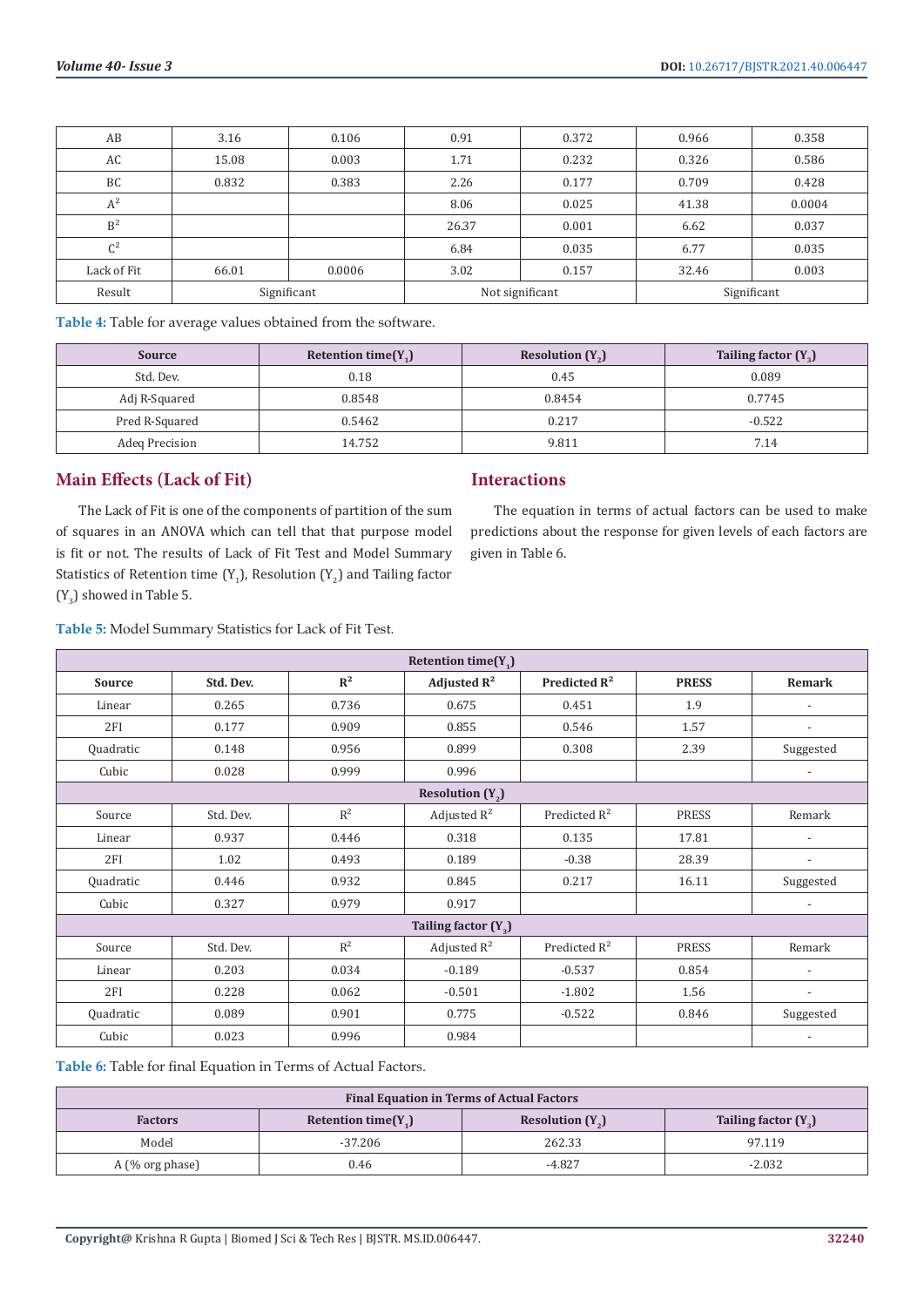| B (% Aq phase) | 0.656    | $-0.358$  | $-0.206$  |
|----------------|----------|-----------|-----------|
| C (flowrate)   | 29.273   | $-59.459$ | $-7.63$   |
| AB             | $-0.006$ | $-0.009$  | 0.002     |
| AC             | $-0.344$ | 0.292     | 0.025     |
| BC             | $-0.081$ | 0.335     | $-0.037$  |
| $A^2$          |          | 0.025     | 0.011     |
| $\rm B^2$      |          | 0.045     | 0.004     |
| $C^2$          |          | 14.207    | 2.805     |
| Model          | 2FI      | Quadratic | Quadratic |

# **Contour Plots and Response Surface Analysis**



# **Figure 3:**

- a. Counter Plot for Response Retention Time.
- b. Counter Plot for Response Resolution.
- c. Counter Plot for Response Tailing factor.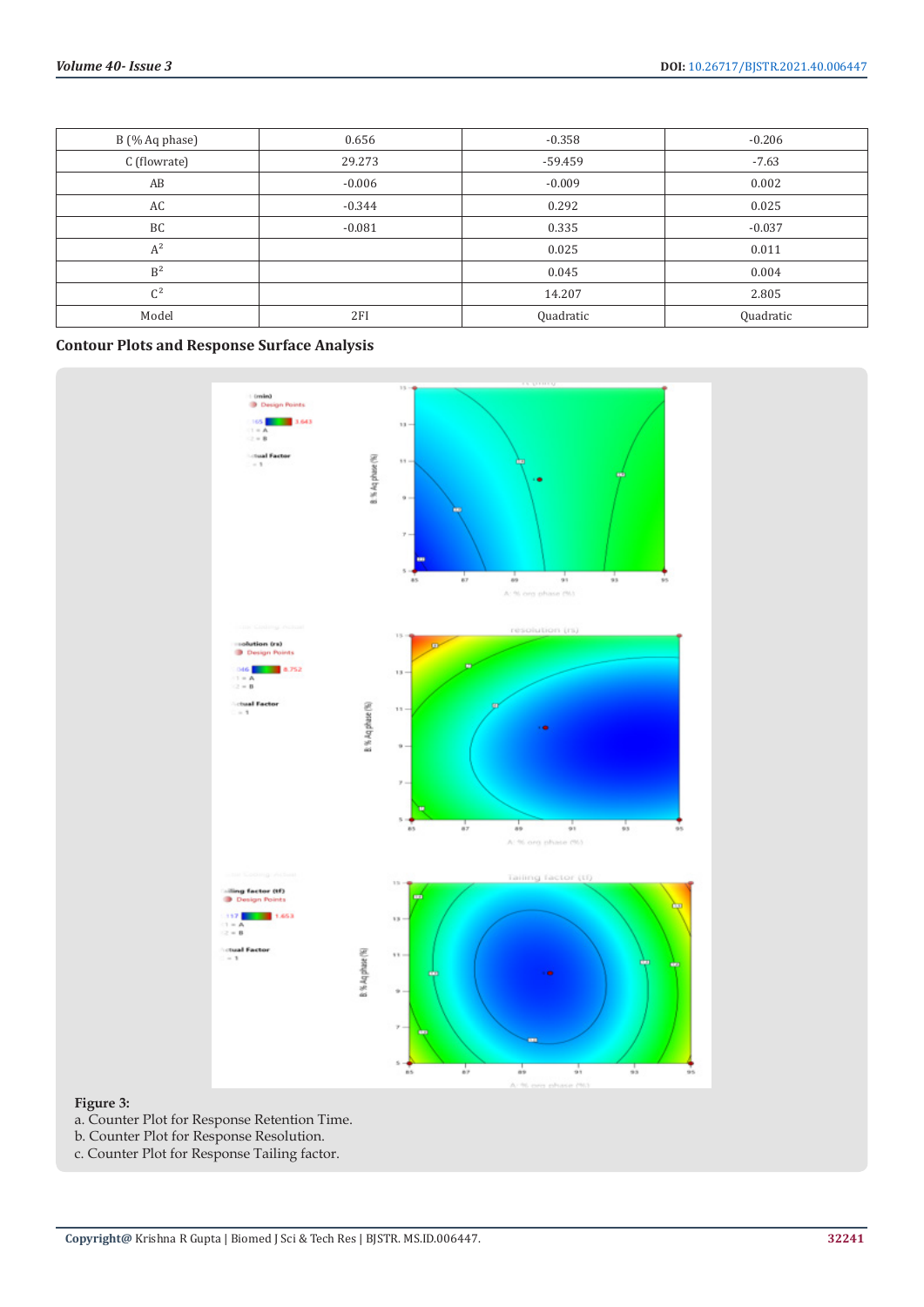The graphical optimization was another tool used to specify the design space or sweet spot where the desired CQAs meet. The goal of graphical optimization was to maximize both responses after speci- fying their lowest acceptable limits. 3D plot showed the interaction effect of the critical factors. Two-dimensional contour

plot of Retention time (Y<sub>1</sub>), Resolution (Y<sub>2</sub>) and Tailing factor (Y<sub>3</sub>) shown in Figures 3a-3c and three- dimensional response surface plot are presented in Figures 4a-4c which is very useful to study the interaction effects of the factors on the responses. These types of plots show the effects of two factors on the response at a time.



#### **Figure 4:**

- a. Surface Response Curve for Response Retention Time.
- b. Surface Response Curve for Response Resolution.
- c. Surface Response Curve for Response Tailing factor.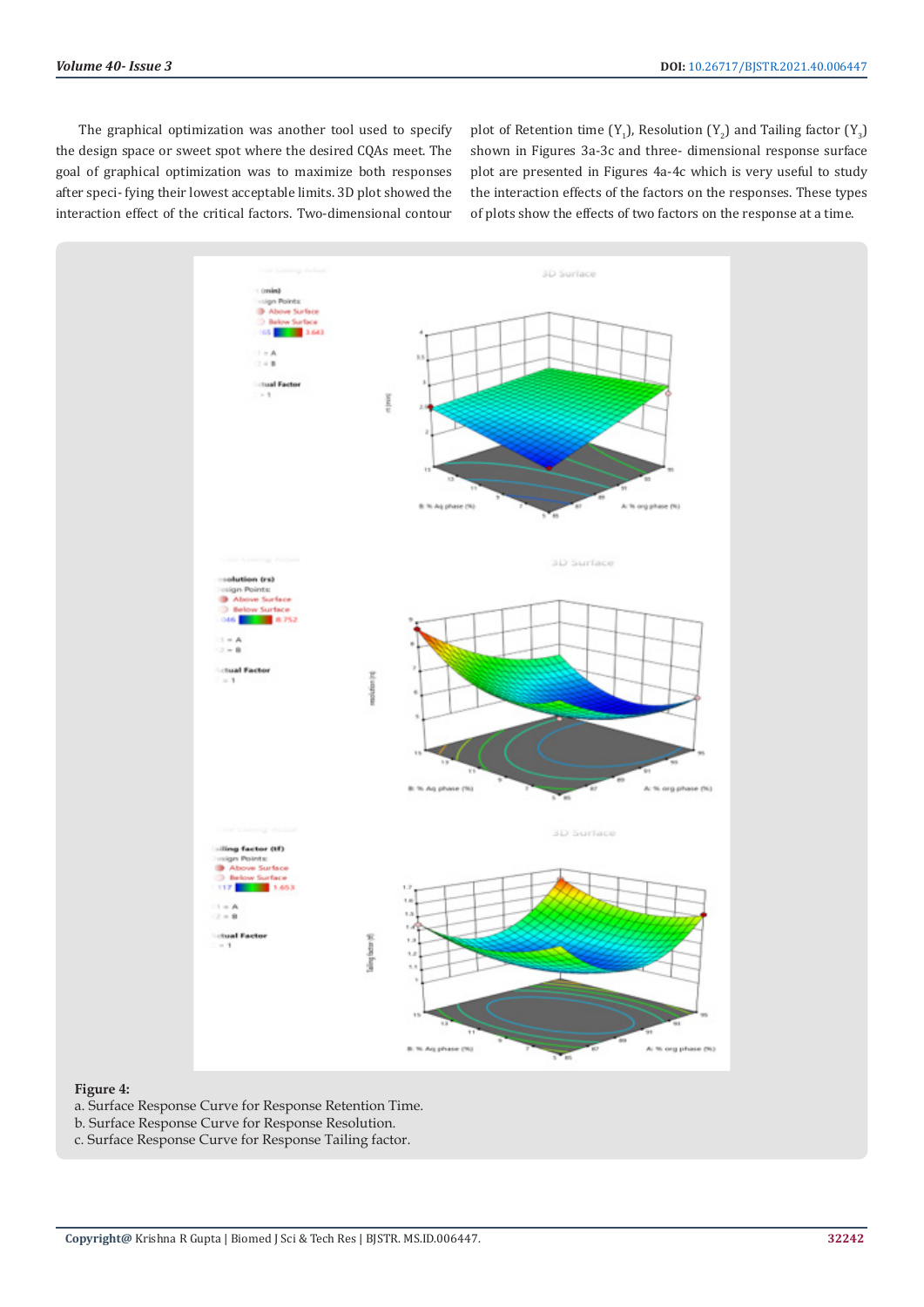# **Validation**

# **Linearity, LOD, and LOQ**

Linearity study was performed on Naftidrofuryl oxalate under the optimized chromatographic conditions; a good linearity was obtained between the peak areas and the concentration ranging from 10 to 50µg/mL. The observations are shown in Table 7, from the data, a plot concentration (µg/mL) Vs Area Under Curve (AUC) was constructed for the Naftidrofuryl oxalate (Figure 5). The study of graphical plots represents correlation coefficient of Naftidrofuryl oxalate was found to be 0.997.



**Table 7:** Regression data and System suitability data.

| Sr.No | <b>Parameters</b>                  | <b>Results</b>     |
|-------|------------------------------------|--------------------|
| 4     | Linearity range $(\mu g/mL)$       | 10 to $50\mu g/mL$ |
| 2     | Coeffi cient of determination (R2) | 0.997              |
| 5     | <b>LOD</b>                         | 12.91357           |
| 6     | LOQ                                | 39.13203           |
| 7     | Mean                               | 543601.8           |
| 8     | $\pm$ S.D.                         | 3243.27            |
| 9     | $%$ RSD                            | 0.597              |
| 10    | Theoretical plate/column           | 21,462.38          |
| 11    | Retention time                     | 2.772              |
| 12    | Tailing factor                     | 1.273              |
| 13    | Resolution                         | 6.244              |

## **System Suitability**

The study of chromatogram reveals that the Naftidrofuryl oxalate was well resolved hence, resolution of the same needs to be studied. The system suitability was performed by preparing the 30 µg/mL solution of standard Naftidrofuryl oxalate performed under optimized condition. From the observation of results, all the obtained results are in under the acceptance limit. Hence, according to acceptance criteria the system is suitable for analysis. The results for system suitability parameters are given in Table 7 and standard

chromatogram is given in Figure 6. The correlation coefficient was found to be 0.997 for the drug.

#### **Accuracy**

Accuracy of proposed method was as certain on the basis of recovery studies performed by standard addition method. Percent Recovery was performed by preparing the 30 µg/mL solution of Standard Naftidrofuryl Oxalate. The ±S. D and % RSD was calculated and the results for % Recovery is given in Table 8.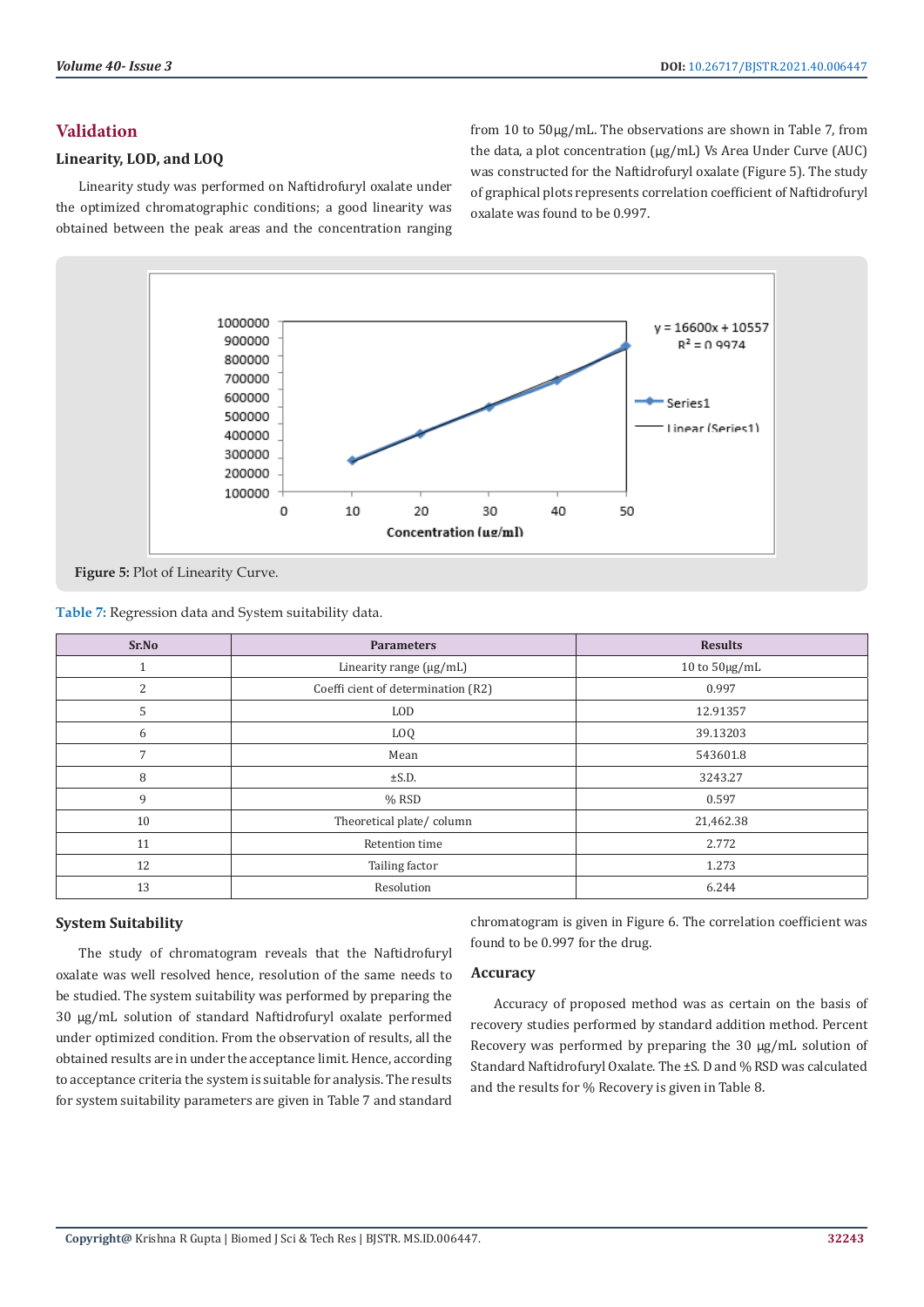

**Figure 6:** Chromatogram of Std NF.

**Table 8:** Observation and Results of Recovery Study.

| <b>Accuracy Level</b> | <b>Total Amount Recovered (mg)</b> | % Recovery |  |  |
|-----------------------|------------------------------------|------------|--|--|
|                       | 7.9993                             | 99.87      |  |  |
| 80%                   | 8.0539                             | 100.3      |  |  |
| 90%                   | 8.9992                             | 99.88      |  |  |
|                       | 9.0126                             | 100.03     |  |  |
|                       | 10.0594                            | 100.29     |  |  |
| 100%                  | 10.0675                            | 100.47     |  |  |
| 110%                  | 11.1864                            | 101.51     |  |  |
|                       | 11.0045                            | 99.95      |  |  |
| 120%                  | 12.1828                            | 101.36     |  |  |
|                       | 12.1287                            | 100.99     |  |  |
| $\pm$ SD              | 0.581                              |            |  |  |
|                       | $%$ RSD                            |            |  |  |

#### **Robustness**

In these study deliberate changes in the method were done i.e. Change in flow rate (1.0 ± 0.2mL/min), change in mobile phase concentration (organic portion of 90% ± 5%), Change in column

(Agilent ZORBAX and ZODIAC) and change in pH of Buffer solution  $(7.0 \pm 0.2 \text{ pH})$  in mobile phase. The robustness results Mean, SD and %RSD of series of measurement were found to be within limit as shown in Table 9.

**Table 9:** Table for summary data of Robustness results.

| <b>Parameters</b>             |         | Change in flow rate (mL/Min) | Change in mobile phase<br>composition |         | Change in column |         | Change in pH of buffer in<br>mobile phase |         |
|-------------------------------|---------|------------------------------|---------------------------------------|---------|------------------|---------|-------------------------------------------|---------|
| <b>Measured</b><br>parameters | ±SD     | $%$ RSD                      | ±SD                                   | $%$ RSD | $\pm SD$         | $%$ RSD | $\pm SD$                                  | $%$ RSD |
| $Rt$ (mL/Min)                 | 0.026   | 0.968                        | 0.022                                 | 0.824   | 0.03             | 1.087   | 0.038                                     | 1.41    |
| Area (mV)                     | 563.307 | 0.103                        | 2886.184                              | 0.529   | 277.48           | 0.05    | 1032.169                                  | 0.187   |
| <b>HETP</b>                   | 97.4    | 0.45                         | 120.221                               | 0.558   | 4.51             | 0.02    | 96.525                                    | 0.45    |
| Tailing factor                | 0.011   | 0.863                        | 0.015                                 | 1.168   | 0.012            | 1.029   | 0.009                                     | 0.762   |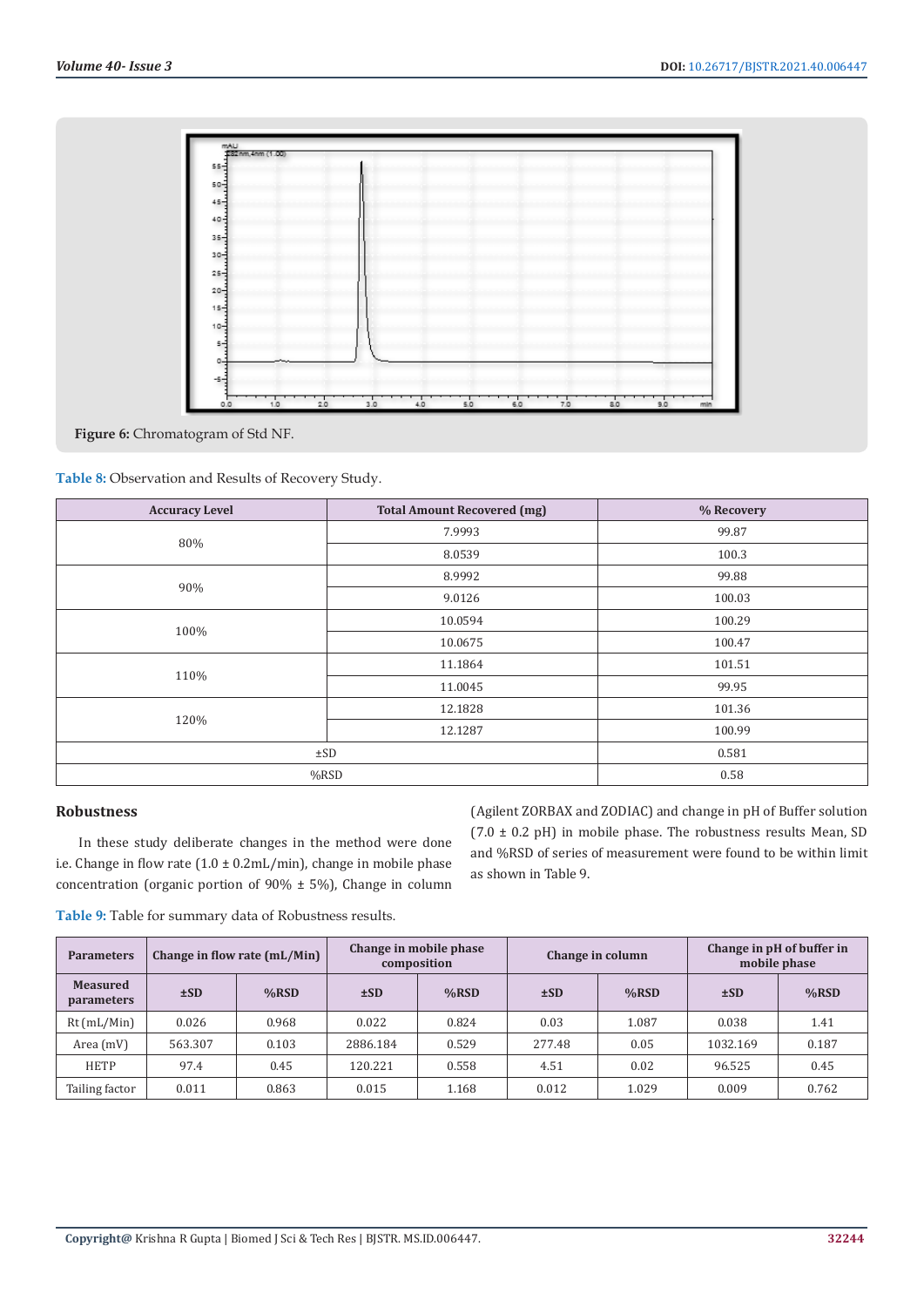#### **Ruggedness**

The studies were carried out for two different parameters i.e., Days (Intraday and Interday) and Analyst to Analyst variation. In intraday and inter-day variations, results of estimation by proposed methods were found to be varying. In inter-day study% RSD and % estimation was found to be increased after one day storage suggest

that the NF is unstable in solution form while in intraday study, solution was found to be stable up to 3 h. The result of estimation for Naftidrofuryl oxalate by different analysts was very much reproducible. This indicates the ruggedness of the method in the hands of different analysts. The results of Ruggedness study for the proposed method is given in Table 10.

**Table 10:** Results of Ruggedness study for the proposed method.

|                    | Recovery%                             |                                                 |                                          |  |  |
|--------------------|---------------------------------------|-------------------------------------------------|------------------------------------------|--|--|
| Conc. $(\mu g/mL)$ | Intra-day precision (1h,3h and<br>5h) | Inter-day precision $(1st, 2nd$ and<br>3rd Day) | Analyst to analyst ruggedness<br>$(n=3)$ |  |  |
|                    | 100                                   | 100                                             | 100.695                                  |  |  |
| $30 \mu g/mL$      | 100                                   | 102.38                                          | 100.68                                   |  |  |
|                    | 99.99                                 | 102.94                                          | 100.66                                   |  |  |
| $\pm SD$           | 0.002                                 | 1.563                                           | 0.016                                    |  |  |
| $%$ RSD            | 0.002                                 | 1.536                                           | 0.016                                    |  |  |

### **Conclusion**

A validated QbD based RP-HPLC method has been developed for Naftidrofuryl oxalate utilizing "Analytical Quality by Design" (AQbD)- DOE approach. Multivariate regression analysis was successfully applied to study the main effects of three factors on the of retention time, resolution and tailing factor. BBD was employed for optimization of chromatographic conditions and used to analyse the analytical target profile by studying the interaction and quadratic effects on the factors for three selected responses. The models used for screening and optimization steps were found to be significant and confirmed method predictability. The developed method was validated for linearity, accuracy, robustness of test method, ruggedness, intermediate precision, recovery study, LOD and LOQ. The method is simple, robust, accurate and can be successfully applied to the analysis of Naftidrofuryl oxalate.

#### **Conflict of Interest**

No conflict of interest with any institution/organization.

# **References**

- 1. [El-Sayed MA \(2013\) The use of calixarene as ionophores in](https://publons.com/publon/27921226/)  [potentiometric ion-selective electrodes of naftidrofuryl oxalate using](https://publons.com/publon/27921226/)  [microsized membrane sensors for kinetic study of naftidrofuryl \(NFT\)](https://publons.com/publon/27921226/)  [degradation. European Journal of Chemistry 4:124-131.](https://publons.com/publon/27921226/)
- 2. (2009) British Pharmacopoeia ( $14<sup>th</sup>$  Edn.)., Her Majesty's Stationary office, London on behalf of MHRA, Vol. I& II, London, UK, 373.
- 3. [Khorshid AF \(2014\) Chemically Modified Carbon Sensors Mixed or](https://www.hilarispublisher.com/open-access/chemically-modified-carbon-sensors-mixed-or-single-for-the-determination-of-cardiovascular-drug-nafronyl-oxalate-in-bulk-praxilene-and-human-fluids-2155-6210.1000153.pdf)  [Single for the determination of Cardiovascular Drug Nafronyl Oxalate in](https://www.hilarispublisher.com/open-access/chemically-modified-carbon-sensors-mixed-or-single-for-the-determination-of-cardiovascular-drug-nafronyl-oxalate-in-bulk-praxilene-and-human-fluids-2155-6210.1000153.pdf)  [Bulk, Praxilene and Human Fluids. J Biosens Bioelectron 5\(153\): 2.](https://www.hilarispublisher.com/open-access/chemically-modified-carbon-sensors-mixed-or-single-for-the-determination-of-cardiovascular-drug-nafronyl-oxalate-in-bulk-praxilene-and-human-fluids-2155-6210.1000153.pdf)
- 4. [Garrett ER, Barbhaiya R \(1981\) Prediction of Stability in](https://pubmed.ncbi.nlm.nih.gov/7229928/)  [Pharmaceutical Preparations XVIII: Application of High-Pressure Liquid](https://pubmed.ncbi.nlm.nih.gov/7229928/)  [Chromatographic Assays to Study of Nafronyl Stability and Bioanalysis.](https://pubmed.ncbi.nlm.nih.gov/7229928/)  [Journal of Pharmaceutical Sciences 70: 39-45.](https://pubmed.ncbi.nlm.nih.gov/7229928/)
- 5. [Gordillo AR \(1999\) Lucha contra el dopaje como objetivo de salud.](https://adicciones.es/index.php/adicciones/article/view/609) [Adicciones 11\(4\): 299-310.](https://adicciones.es/index.php/adicciones/article/view/609)
- 6. (1998) British Pharmacopoeia. Her Majesty's stationary office. London, UK 1: 2011416.
- 7. Waaler PJ, Mueller BW (1992) Solid-phase extraction of naftidofuryl from human plasma for high-performance liquid chromatography analysis. Int J Pharm 87: 223.
- 8. Walmsley LM Brodie RR, Chasseaud LF (1985) Note Determination of naftidrofuryl in human plasma by high-performance liquid<br>chromatography with fluorescence detection. Iournal of fluorescence detection. Chromatography: Biomedical Science and Applications 338: 433-437.
- 9. [Brodie RR, Chasseaud LF, Taylor T, Hunter JO, Ciclitira PJ \(1979\)](https://pubmed.ncbi.nlm.nih.gov/541432/) [Determination of naftidrofuryl in the plasma of humans by high](https://pubmed.ncbi.nlm.nih.gov/541432/)[performance liquid chromatography. J Chromatogr Biomed Appl 164:](https://pubmed.ncbi.nlm.nih.gov/541432/) [534.](https://pubmed.ncbi.nlm.nih.gov/541432/)
- 10. Yu C, Zhang H, Hong Y, Cui G, Xia F (1997) RP-HPLC fluorimetry of naftidrofuryl in serum. Zhongguo Yiyao Gongye Zazhi 28: 311.
- 11. Beyer KH, Hildebrand M (1982) Naftidrofuryl (Dusodril) Possible uses of gas chromatography and high-pressure liquid chromatography for analysis. Deutsche Apotheker Zeitun 122: 1709.
- 12. Cruces-Blanco C, Segura Carretero A, Fernandez Sanchez JF, Fernandez Gutierrez A (2000) Facile and selective determination of the cerebral vasodilator nafronyl in a commercial formulation by heavy atom induced room temperature phosphorimetry. J Pharm Biomed Anal 23: 845.
- 13. Munoz de la Pena A, Espinosa Mansilla A, Murillo Pulgarin JA, Alanon Molina A, Fernandez Lopez P (1998) Determination of nafronyl in pharmaceutical preparations by means of stopped-flow micellarstabilized room temperature phosphorescence. Analyst 123: 2285
- 14. Segura Carretero A, Cruces Blanco C, Canabate B, Diaz JF, Fernandez Sanchez A Fernandez Gutierrez (2000) Heavy-atom induced roomtemperature phosphorescence: A straightforward methodology for the determination of organic compounds in solution. Anal Chim Act 417: 19.
- 15. [Murillo Pulgarin JA, Alanon Molina A, Fernandez Lopez P \(1999\)](https://scienceon.kisti.re.kr/srch/selectPORSrchArticle.do?cn=NART13007498) [Phosphorimetric determination of nafronyl in pharmaceutical](https://scienceon.kisti.re.kr/srch/selectPORSrchArticle.do?cn=NART13007498) [preparations. Anal Chim Acta 382: 77.](https://scienceon.kisti.re.kr/srch/selectPORSrchArticle.do?cn=NART13007498)